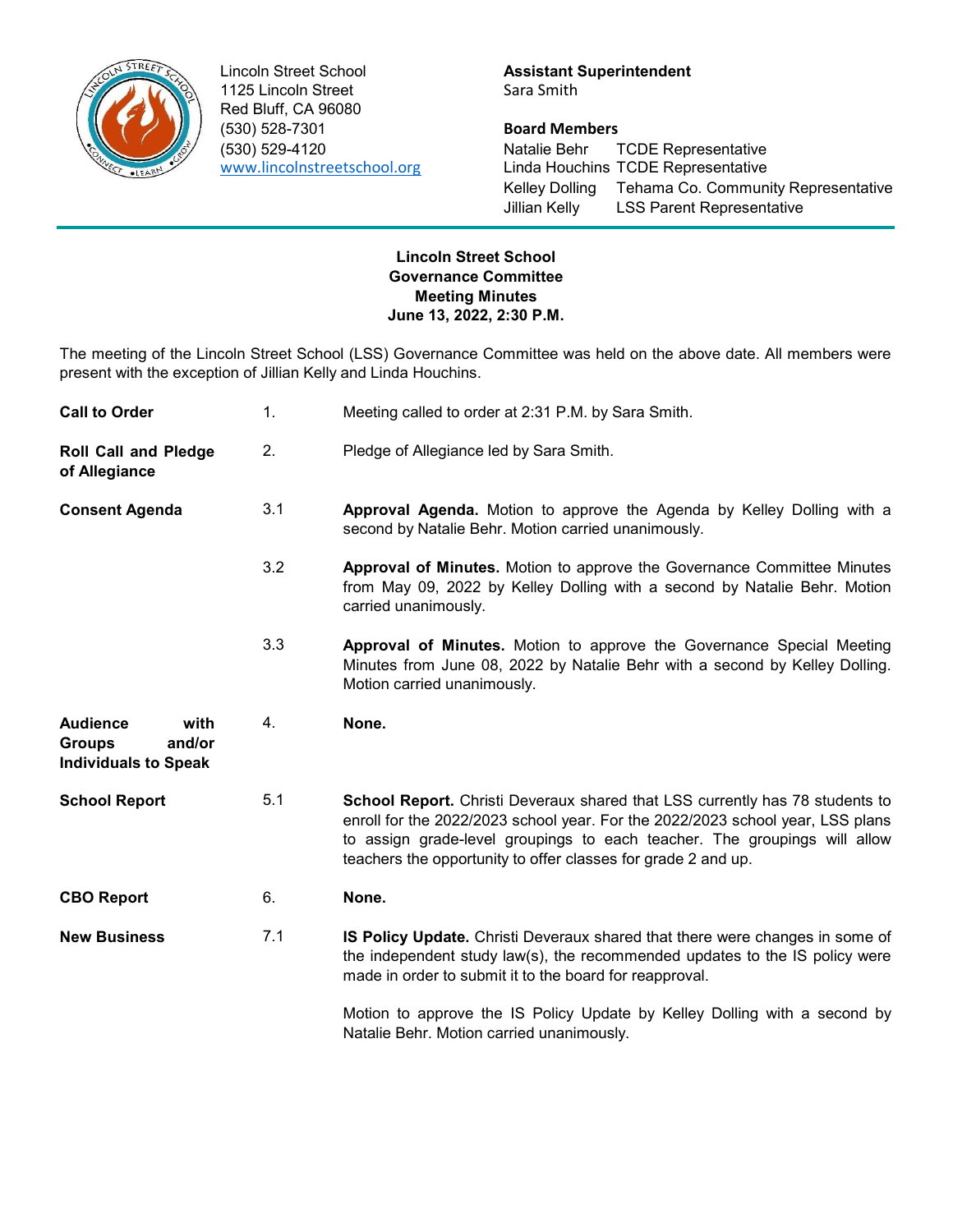- 7.2 CA Dashboard Local Indicators. Christi Deveraux added information regarding the new STEMscopes curriculum for additional grade levels. Information regarding meetings and club options were updated. There will be additional instruction offered to students and parents and there will be a broader areas of instruction added. The survey results were added. LSS will use this data to direct future goals for the school.
- 7.3 Universal Prekindergarten (UPK). Sara Smith shared that UPK is moving towards the implementation phase. Tehama County educators gathered to plan and to create a template for the County to use. UPK is required to be fully implemented by 2026 but the first phase must begin implementation during the 2022/203 school year. Many schools in Tehama County are choosing to fully implement UPK immediately and many have begun to make adjustments to the school sites to make it easier to accommodate UPK students. LSS is exploring curriculum and assessment options in order to meet the development of UPK students. LSS is also researching furniture and utility options for younger students.
- 7.4 Recommendation to Hire. Christi Deveraux shared that Lauren Tingley is recommended to fill the open teacher position.
- 7.5 22-23 EPA Budget. Lourie Larcade shared the current budget figures for the EPA budget.

Motion to approve the 22-23 EPA Budget by Natalie Behr with a second by Kelley Dolling. Motion carried unanimously.

7.6 22-23 Classified 10% Salary Schedule Increase. Lourie Larcade shared the new salary schedule for Classified employees that includes the 10% increase. Summer school paraeducators will be paid at their current hourly rate.

> Motion to approve the 22-23 Classified 10% Salary Schedule Increase by Kelley Dolling with a second by Natalie Behr. Motion carried unanimously.

7.7 22-23 Certificated 6% Salary Schedule Increase. Lourie Larcade shared the new salary schedule for Certificated employees that includes the 6% increase.

> Motion to approve the 22-23 Certificated 6% Salary Schedule Increase by Natalie Behr with a second by Kelley Dolling. Motion carried unanimously.

7.8 22-23 Certificated One Time Off Schedule. Lourie Larcade shared that there will be a one time off schedule payment in the amount of \$3200 to certificated employees.

> Motion to approve the 22-23 Certificated One Time Off Schedule by Kelley Dolling with a second by Natalie Behr. Motion carried unanimously.

Old Business 6.1 2022/23 Local Control and Accountability Plan (LCAP). Christi Deveraux shared that there have been no changes to the LCAP since the special meeting held on June 8, 2022.

> Motion to approve the 2022/23 Local Control and Accountability Plan by Natalie Behr with a second by Kelley Dolling. Motion carried unanimously.